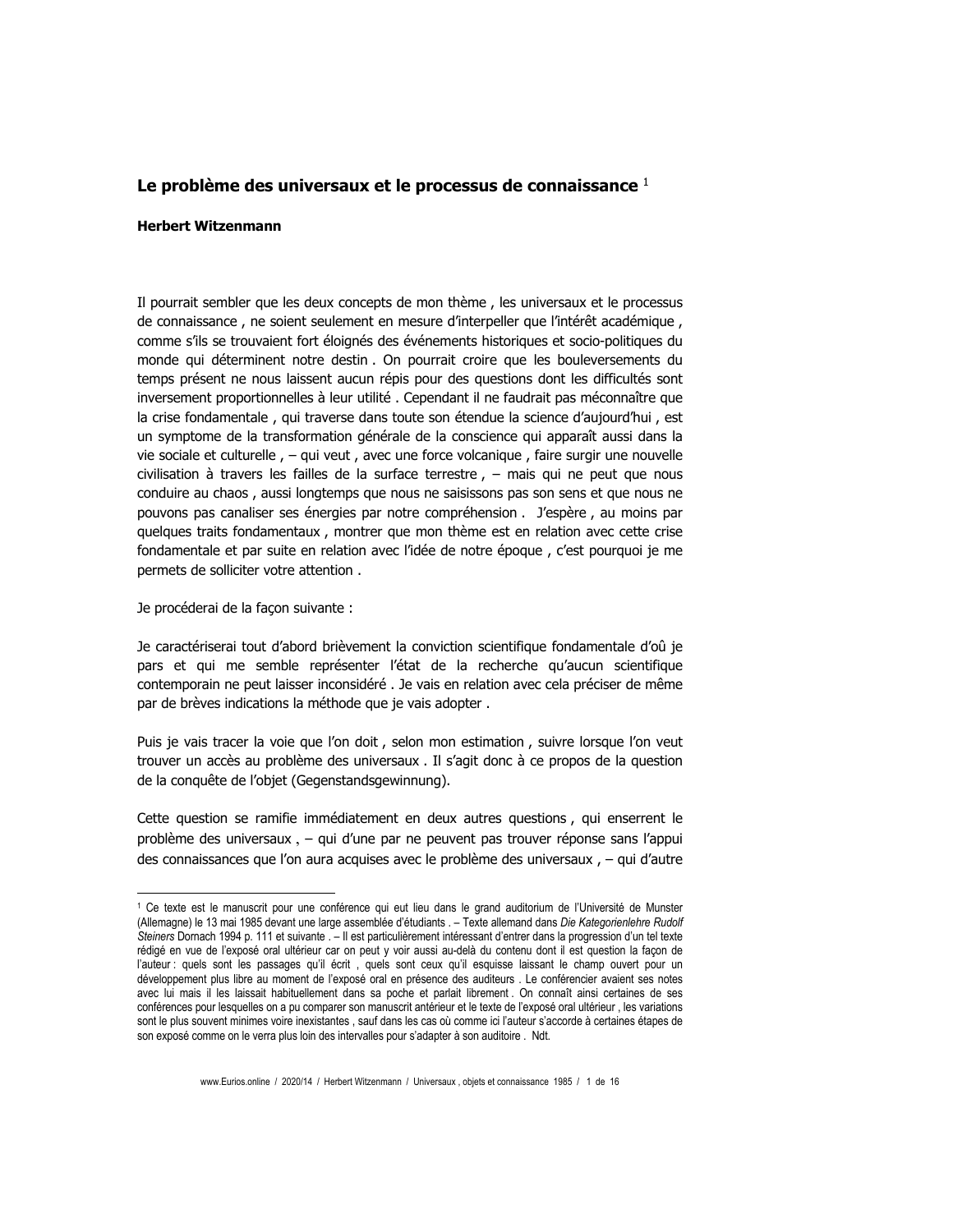part introduisent dans des domaines au sein desquels se présente le problème des universaux.

Ces questions peuvent être nommées : question de l'objet et question du savoir. Elles sonnent, exprimées plus précisément : « Qu'est-ce qu'un objet ? » et « Comment est-il possible que nous sachions quelque chose de ce que nous savons ? ». Ces questions pourraient paraître lassantes ou superflues de prime abord. Car on pourrait croire qu'elles ont été extraites de notre commerce vivant avec les manifestations du monde et ne sont plus que des dépouilles mortes bourrées avec de la paille de concept comme autant d'épouvantails bouffis. J'espère montrer que ce n'est pas le cas et j'ai l'intentionde vous faire connaître des réalités on ne peut plus vivantes. Cette entreprise va nous donner l'occasion, comme je le crois, de faire une excursion intéressante dans la théorie des représentations.

Je vais ainsi pouvoir vous montrer, comme résultat spécifique des efforts auxquels je voudrais vous convier, que la réponse aux questions ne comprend pas seulement des conclusions apparemment valables pour le problème des universaux mais développe aussi une compréhension pour le processus de connaissance, ce qui assignera à celui-ci une place centrale dans l'ensemble de ce qui nous intéresse.

Enfin je serai, si le temps de parole qui m'est accordé me le permet, suffisamment avancé pour indiquer avec quelque insistance que les considérations développées ainsi ne sont pas la pointe du mouchoir qui pend de la poche du pantalon d'un savant de cabinet souffrant d'un rhume chronique d'érudition, mais qu'elles sont indispensables pour notre exitence saine et libre dans le monde.

Commençons par quelques mots sur l'état des recherches dont je pars et sur la méthose que j'adopte. L'état des recherches, valable de façon incontournable, me semble donné dans la science de la connaissance exposée par Rudolf Steiner . Celle-ci ne me semble pas actuelle parce qu'elle est encore à peine connue, bien que fondée il y a un siècle, mais bien plus parce qu'elle expose le processus fondamental indissociable de notre existence, qui donne à toutes les manifestations de notre vie spirituelle leur teneur et surtout, oui, les rend tout d'abord possibles. Ce processus fondamental concerne notre relation à la réalité. S'il peut être après tout question d'une situation spirituelle du temps présent, alors cela peut être sensé dans la perspective où nous pouvons accéder à une relation consciente à la réalité, relation à laquelle notre aspiration à la liberté et à l'autonomie psycho-spirituelle puisse s'accorder. L'idée de notre époque ne peut de ce fait être caractérisée par aucune autre question que celle de savoir si notre mode d'expérience extérieure nous confronte déjà à une réalité achevée. C'est sans aucun doute la question la plus importante de notre époque, si la référence à la liberté doit être plus qu'une simple phrase. Car une réalité achevée qui nous serait donnée comme une expérience extérieure nous assujetirait à la contrainte de ses lois, oui nous laisserait procéder de ces lois dans la totalité de notre existence comme une forme de leur manifestation (matérialisme).

La situation de la science de la réalité ne s'est pas modifiée essentiellement depuis les jours où Rudolf Steiner a fondé sa science de la connaissance, - et sans le moindre doute la question fondamentale de notre relation à la réalité est restée la même. Une réalité qui nous serait donnée, nous ne pourrions que la reproduire de façon plus ou moins complète, ou bien ne pas la reproduire, et nous ne pourrions créer pour elle que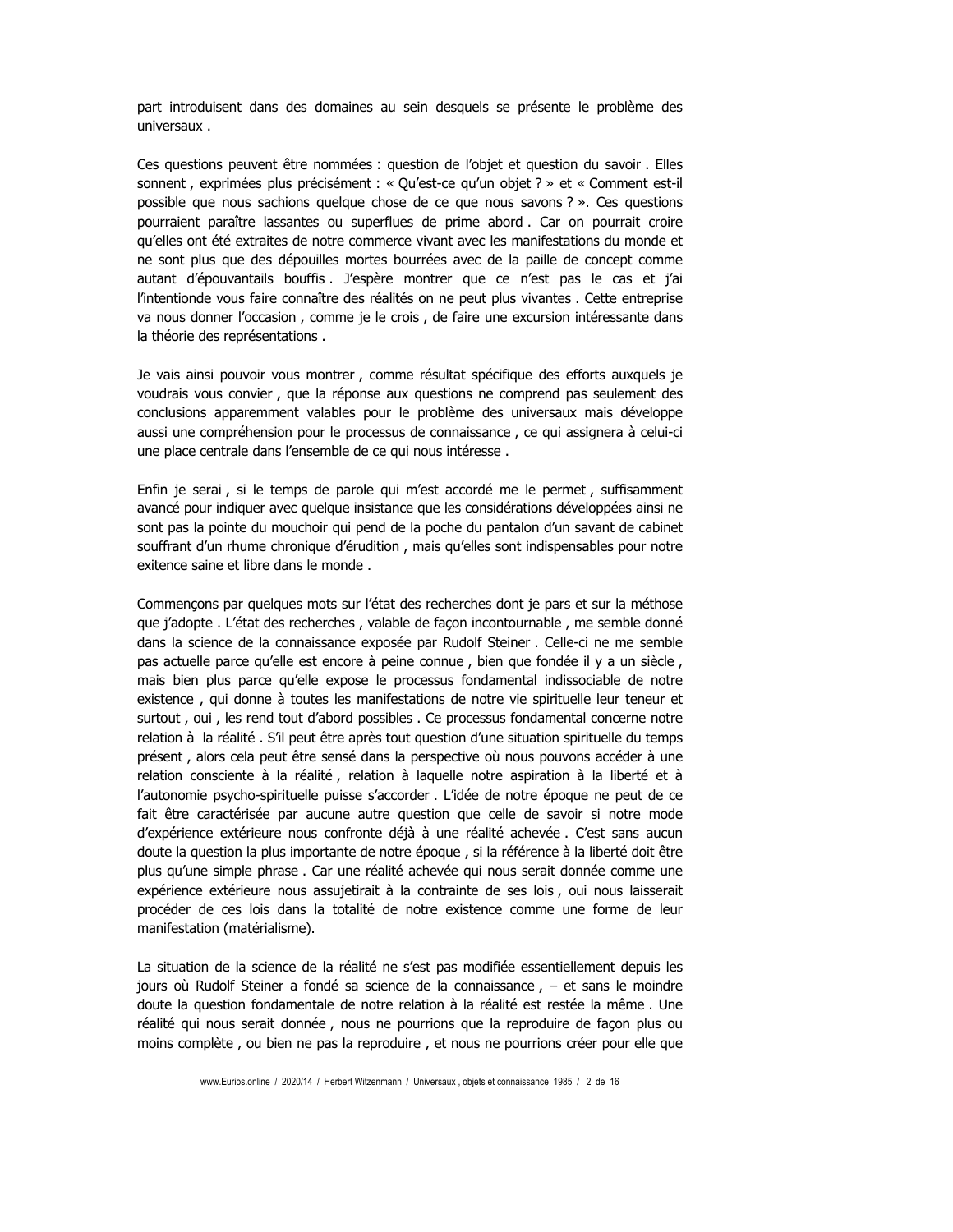les signes de nos réactions physiologiques ou encore les signes d'un système d'orientation que nous aurions conçu, qui de nouveau dépendrait lui-même de ces signes physiologiques. Dans chacun des cas nous serions dépendants de cette réalité donnée par avance, donc non-libres.

La pensée fondamentale de la science de la connaissance présentée par Rudolf Steiner est que considérer la réalité comme donnée, achevée par avance, à notre connaître est une hypothèse inacceptable .<sup>2</sup>

Mettons cela au clair avec un exemple simple. Considérons que je tienne en main un objet fragile qui puisse casser facilement, un morceau de biscotte ou bien une planchette très mince. Je la briserais maintenant en deux par un mouvement brusque. Nous pourrions alors dire ensemble que ce qui formait un tout auparavant se trouve à présent en deux morceaux. Ceux-ci proviennent cependant du tout précédent et se trouvent de ce fait en relation avec lui . Mais ils se présentent chacun à nouveau comme un tout. A quoi puis-je reconnaître cela ? D'une part à ce que chacun d'eux comprend des éléments par lesquels il est à chaque fois représenté de façon différente et qui par ce fait sont ordonnés d'une autre façon dans ce tout, - mais qui sont aussi différents de ce tout parce qu'ils relèvent des relations qui vont au-delà de leurs particularités et les rattachent à autre chose. Dans le rapport qui s'établit entre le tout et les parties se trouvent donc des relations qui pour une part appartiennent au domaine propre de représantation du tout et pour une autre part des relations qui s'étendent du domaine de représentation relatif à d'autres domaines de représentation. D'autre part les mêmes observations valent aussi pour les spécifications propres du tout que nous avions pris en considération initialement . Car la biscotte ou la planchette appartient elle-même à un tout plus grand, par exemple le conférencier qui la tient à la main. Avec celui-ci elle se trouve dans des relations de subordination mais aussi de dissociation, qui d'une part s'étendent au-delà de son propre domaine de représentation mais qui d'autre part par des relations formatrices du tout se trouvent intégrées dans le domaine de représentation « conférencier tenant une biscote à la main ».

Vous reconnaitrez facilement que ces deux sortes de relations, dont l'une pénètre à l'intérieur d'un domaine de représentation et dont l'autre s'étend à l'extérieur d'un domaine de représentation, existent valablement pour toutes les sortes d'objets. On pourrait nommer l'une de ces sortes de relations, relation individualisante car le tout se présente par elle sans cesse avec de nouvelles particularités. C'est la relation de totalité (ou globalité). L'autre sorte de relations pourrait être nommée respectivement, relation universalisante car chaque singularité se trouve par elle sans cesse intégrée dans des ensembles toujours plus vastes. C'est la relation d'unité. La même chose vue de différents points de vu .<sup>3</sup>

Il est par suite facile de voir que dans la perspective de ces deux sortes de relations il n'existe pas de différence entre les relations dites spatiales et d'autres dites qualitatives. Un rouge est à la fois individualisé à l'intérieur d'un domaine de représentation et universalisé au-delà de celui-ci. Individualisé se trouve le tout en question, universalisé ce qui à l'intérieur d'un tout peut être distingué comme unité.

<sup>&</sup>lt;sup>2</sup> Dans l'exposé oral Herbert Witzenmann expliqua sa mention de l'idée du connaître générateur . Celle-ci ne doit pas être envisagée dans le sens où nous serions des démiurges créateurs du monde mais dans le sens où la réalité ne peut apparaître que par un compartement actif et créateur, non par un comportement passif et récepteur. Note de l'éditeur. 3 La progression des pensées de l'exposé oral n'apparaît qu'en formules serrées dans ce passage du manuscrit. Ndé.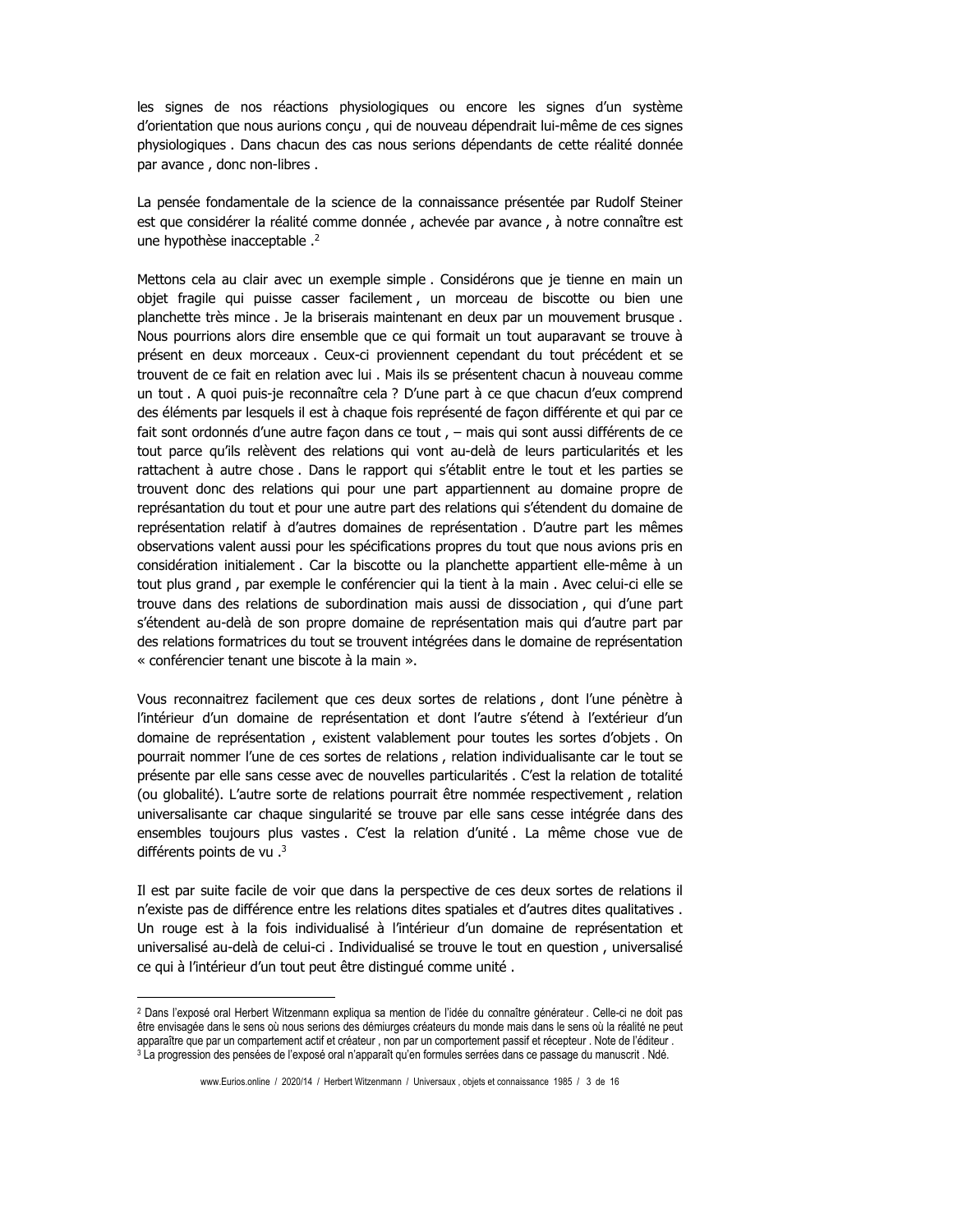A présent il est de la plus grande importance de reconnaître à l'intérieur de ce tissu d'individualisations et d'universalisations ce qui est percu et ce qui n'étant pas percu devient conscient d'une autre façon . Perçus ne sont certainement pas les relations et les ensembles. Car nous ne possédons pas d'organe sensoriel pour les relations et les ensembles. Nos sens sont plutôt astreints à la différenciation. Là, où il n'est pas différencié, il n'est aussi rien perçu. Ne peut pas être perçu le rouge qui s'étend sur la totalité d'une surface et qui est représenté par d'innombrables relations. Perçu ne peut être que ce qui en chaque point de la surface rouge se trouve individualisé d'une autre façon. De même la singularité d'un objet rouge ne peut pas être perçue pour autant qu'elle est universalisée à l'intérieur d'un tout plus grand. Encore une fois, percu ne peut être que ce qui se maintient différencié à l'intérieur de toute universalisation et qui donne à l'élément singulier sa propriété. Le rouge différenciateur et durable, non la relation rouge. Le tout et la singularité ne sont donc percus ni l'un ni l'autre mais sont pensés, à quoi s'ajoute le fait qu'il existe d'innombrables sortes de totalités et de singularités avec toutes les sortes de concepts différents qui leur correspondent. (formation de la représentation et re-connaissance) 4

Les objets réels sont pris, comme les insectes dans la toile de l'arraignée, dans la toile des relations. Notre organisation par contre agit de telle façon que par notre système nerveux-sensoriel elle déchire la toile de la réalité. Nous devons à l'aide de notre penser, par une action opposée à celle de notre organisation, retendre la toile. En ce sens nous tissons .<sup>5</sup> Nous le pouvons par la production autonome de notre penser . Nous accomplissons constamment ce rétablissement de la toile de la réalité de façon subconsciente. Mais nous pouvons par l'observation psychique rendre conscient ce processus subconscient de connaissance.

La réalité décomposée par notre organisation est continuellement recomposée de façon subconsciente par notre penser. Elle ne nous est donc pas donnée par avance mais elle se construit par notre connaître qui est un accomplissement de la réalité.

De cette facon se trouve caratérisé le processus fondamental par lequel se construisent tous nos contenus de conscience en tant que réunions d'éléments perceptuels et d'éléments conceptuels. Cette idée du connaître générateur de la réalité est l'idée fondamentale de la science de la connaissance exposée par Rudolf Steiner. De cette façon se trouve aussi simultanément caractérisée la méthode scientifique développée par Rudolf Steiner. Celle-ci est l'observation psychique de la construction des choses qui resultent du processus fondamental.

<sup>4</sup> Pour ce passage le développement n'est indiqué que par quelques mots-clés. Ndéd.

<sup>&</sup>lt;sup>5</sup> Dans son exposé oral Herbert Witzenmann a comparé le démontage et le tissage des relations avec la fabrication de la toile de Pénélope. Mais cela se produit ici en sens inverse. Nous défaisons continuellement pendant le jour (du fait de notre organisation corporelle, en particulier de notre système neuro-sensoriel) se qui se construit pendant la nuit, la formation inconsciente d'ensembles de relations. En ce sens nous sommes des tisseurs. – Un remarque s'impose ici car l'expression allemande est différente de l'expression française . En allemand on dit que l'arraignée file sa toile à l'aide du verbe spinnen . Celui qui tend et détend les fils d'une toile est donc un Spinner, fileur-tisseur, bien qu'il existe aussi par ailleurs le verbe weben, tisser, d'où Weber, tisserand, plutôt en rapport avec l'utilisation artisanale d'un métier à tisser. Par extension le Spinner est aussi celui qui, par une certaine ironie, se perd dans le fil de ses pensées, en français nous dirions peut-être celui qui travaille du chapeau . Ndt. - Ceci permet à Witzenmann de parodier ici le point de vu que la science de l'esprit exposée par Rudolf Steiner ne serait que Spinnerei, c'est-à-dire qu'un fraqile et léger tissu de pensées sans fondement. Mais ce tissage devient conscient grâce à la science dela connaissance présentée par Rudolf Steiner . Sans quoi nous resterions des fileurs-tisseurs inconscients . La méthode de l'observation psychique du processus fondamental rend ce tissage tout d'abord insconcient, conscient en tant que tissage de totalités et de singularités . Ndéd.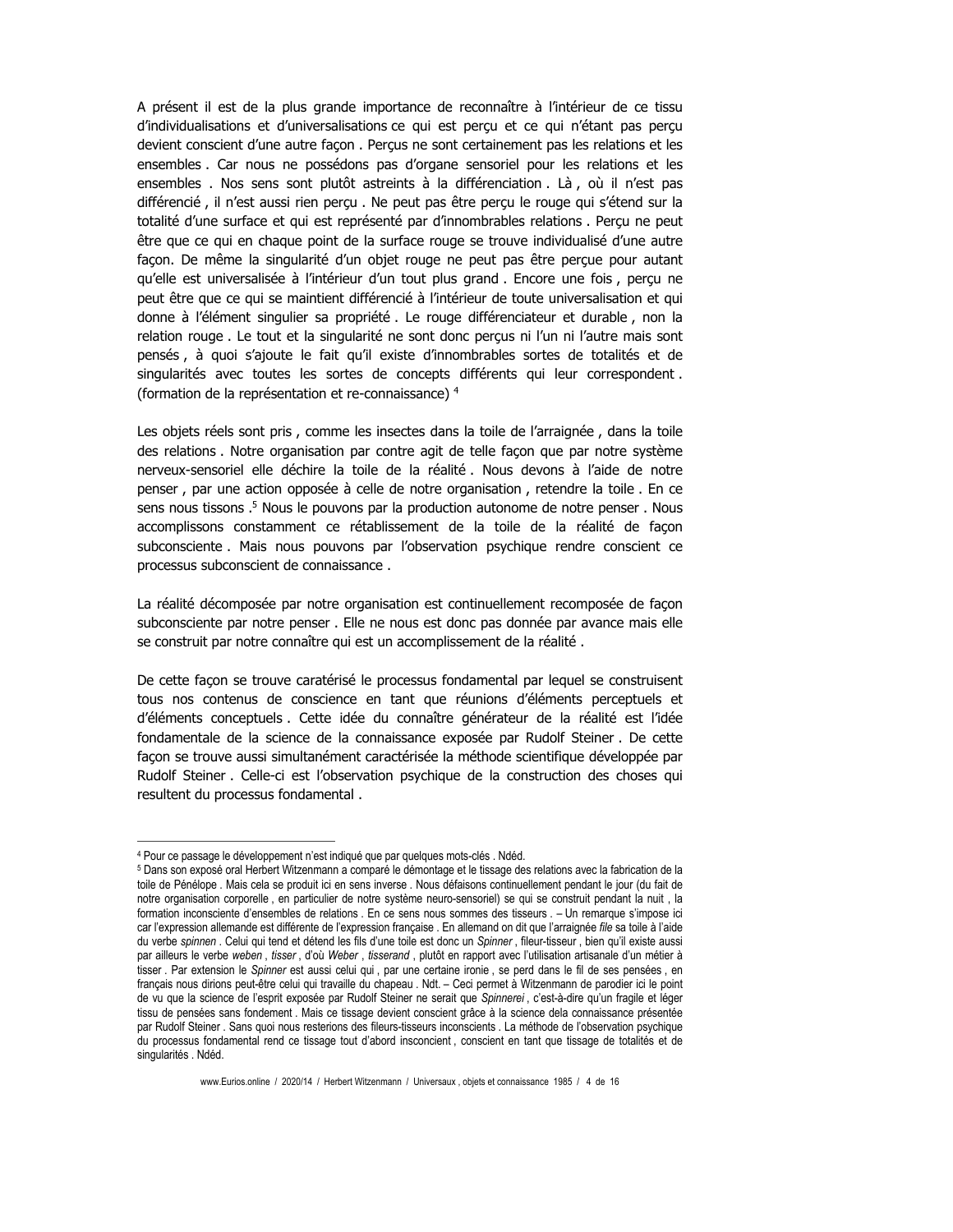Je reviendrai plus loin sur la question de savoir si l'on peut considérer que ce processus puisse être de fait défini comme formateur de la réalité ou bien s'il n'est qu'un processus subjectif dans la conscience humaine qui n'aurait aucune similitude avec la réalité véritable.

Je me tourne à présent vers la question : comment peut-on trouver une solution au problème des universaux ?

Le problème des universaux en son temps a profondément animé les hommes qui pensaient et les a divisés en camps ennemis . Il a semblé plus tard faire partie des vieux meubles de la pensée. Mais il s'est réanimé récemment de façon surprenante en relation avec la crise fondamentale dans le domaine de la logique mathématique.

Dans le cadre de cette conférence je ne peux pas m'arrêter aux réflexions en partie erronées, en partie fort intéressantes, qui se sont développées lors de cette renaissance. Les efforts méthodologiques par lesquels on a essayé de s'approcher de ce problème des universaux font partie des difficultés caratéristiques de cette réflexion . On se sert souvent pour cela de certaines hypothèses comme par exemple : se représenter un universel comme un faisceau d'objets ou de qualités . Ou bien on part de cette autre représentation qu'il faut éliminer l'universel parce qu'il ne peut pas y avoir d'universel puisqu'en réalité n'existent que des individus singuliers . Des formulations linguistiques, qui voudraient exprimer des affirmations globales ou des affirmations existentielles, ne pourraient donc être que des réductions d'énumérations . De cette façon le problème des universaux devient un problème linguistique. Mais jusqu'aujourd'hui nul n'a réussi à justifier cette élimination de façon conséquente et définitive, notamment parce que les mathématiques en particulier ne peuvent se passer de termes généraux comme sont par exemple les classes. A ce propos s'est enflammée de façon durable une nouvelle dispute entre platonistes et nominalistes.

En accord avec la méthode de l'observation psychique caractérisée brièvement précédemment, des démarches, qui s'appuient sur de telles hypotèses ou sur d'autres hypothèses semblables, doivent apparaître comme autant de fausses pistes . Il convient plutôt de ce point de vu méthodique de se demander si dans le processus fondamental du connaître l'apparition d'universaux peut être observée et de quelle façon. On parvient à une réponse pour cette question si l'on essaie de répondre par la méthode de l'observation psychique à la question de l'objet et à la question du savoir. Il sera montré que ces deux questions ne sont pas placées arbitrairement côte à côte mais forment l'une avec l'autre un ensemble indissociable.

Qu'est-ce qu'un objet et comment se forme-t-il ?

Dans l'esquisse faite précédemment de la science de la connaissance formulée par Rudolf Steiner, la question de l'objet a déjà été abordée. Elle doit être reprise à nouveau maintenant et examinée de façon plus approfondie.

En accord avec l'idée du connaître générateur de la réalité il faut se demander pour chaque objet : quelle est en lui la part de percept et quelle est la part de concept ? Cette interrogation est la même que celle qui demande : qu'est-ce qui est produit, car les concepts peuvent et doivent être produits, et qu'est-ce qui n'est pas produit ? Elle est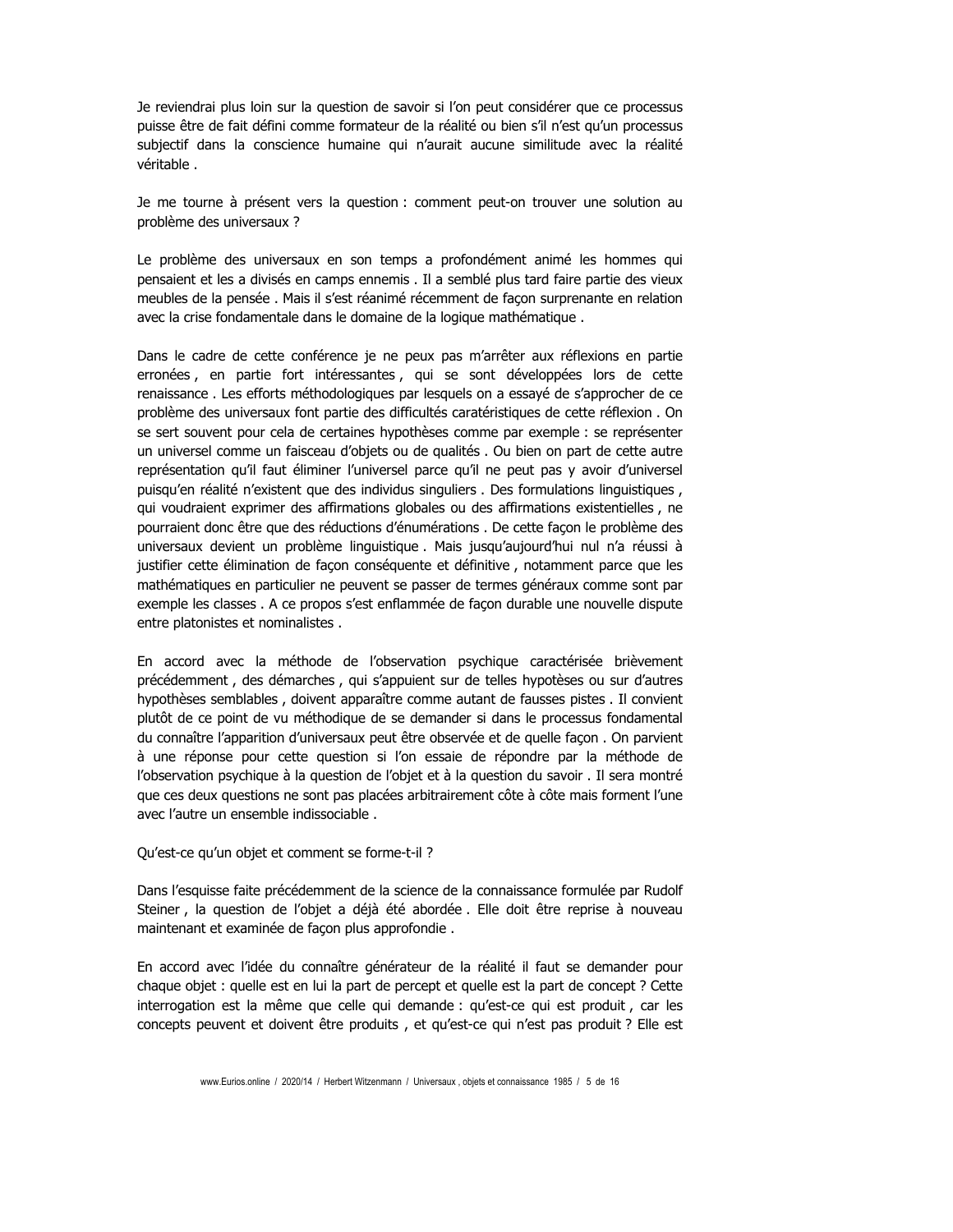aussi semblable à celle qui demande : qu'est-ce qui est relation, car les concepts sont des ensembles de relation, et qu'est-ce qui n'est pas relation ?

Ici, la perception se trouve du côté de ce qui n'est pas produit et de ce qui n'est pas relation. Elle ne peut de prime abord être caractérisée que de façon négative, puisque toutes les caractéristiques seraient faites à l'aide de concepts, c'est-à-dire déborderaient de la perception pure.

Ainsi nous nous retrouvons dans l'embarras lorsque dans le cas d'un objet qui doit nous servir d'exemple, comme un arbre, nous ne devons parler que de la réunion de percepts et de concepts . La difficulté n'est pas seulement une difficulté de formulation mais aussi une difficulté de prise de conscience . Car comment puis-je après tout savoir quelque chose de ce qui ne présente aucune relation conceptuelle alors que tout savoir est fait de relations entre différents éléments ? Comment quelque chose qui est arraché au tissu de la réalité peut-il même exister pour nous ?

De fait, l'état de conscience, auquel manque toute relation, tel qu'il apparaît par exemple dans l'instant où l'on sursaute de frayeur, est complètement vide. Et ce n'est qu'avec le retour de relations, donc de concepts, que surgissent, souvent de façon fulgurante, émergeant de l'indétermination, les contours et les contenus du monde objectif.

La même chose se répète à chaque fois que nous nous trouvons dans une situation pour laquelle nous manquons de concepts. Comme petit enfant dans une salle de machines .<sup>6</sup>

Nous voyons ainsi que d'une manière ou d'une autre nous ne pouvons pas lire les relations, c'est-à-dire les concepts, sur les faits qui nous sont donnés à percevoir, mais que nous les ajoutons à ce qui n'est pas encore réalisé et que nous ne parvenons à une réalité qu'à travers un tel acte de réalisation.

Restons avec l'exemple de l'arbre. Nous sortons du sous-bois sombre dans une clairière inondée de soleil au milieu de laquelle, comme cela sera montré, se trouve un arbre.

<sup>&</sup>lt;sup>6</sup> L'expérience élémentaire d'être livré à la matérialité désordonnée a été décrite par Herbert Witzenmann à propos de la première visite qu'il fit encore enfant conduit par la main paternelle dans la salle d'une fabrique : « ... Dans un soulèvement d'enthousiasme et d'inquiétude je demandai à mon père de me conduire encore une fois à la fabrique. -Les traces de ce parcours à la main de mon père m'accompagnent encore aujourd'hui dans mes rêves, alors même qu'aucune des pierres de l'ancienne fabrique ne repose plus l'une sur l'autre [L'ancienne fabrique de l'entreprise familiale a été détruite par les bombardements à la fin de la seconde guerre mondiale. Ndt.] Ce jour-là, j'appris, mieux qu'à tout autre moment de ma vie, à admirer la puissance de la pensée. Car lors de cette visite mon père en disposant d'elle comme d'une clé m'ouvrit l'accès de figures incompréhensibles qui se dressaient devant mes yeux comme un mur impénétrable ou bien qui se précipitaient en d'effroyables effondrements sur ma sensibilité, mais qui s'ouvrirent soudain et s'organisèrent en groupes accessibles lorsque mon père les effleurait en me les expliquant avec la clé du penser. Alors comme le vent chasse les nuées brumeuses, entrainé dans un tournoiement vertigineux, pétrifié par une dangeureuse fascination devant la multitude des impressions sensibles, pris de confusion entre la rigidité de l'acier et son assourdissante rapidité, le regard se transforma en une vision de parties s'accordant et d'obiets se soutenant et renforçant mutuellement. Par les mots compréhensibles qu'il prononçaient, le père me fit entrevoir comme par enchantement dans les impressions qui s'imposaient sans retenue et simultanément s'évanouissaient, confirmant soudainement une supposition à peine envisagée, ou résorbant d'un éclair fulgurant le doute naissant, les choses et les fonctionnements dans des proportions intelligibles et dans une progression sensée, des roues, des pistons et des cages, l'organisation d'un atelier et dans un débit éblouissant, la production bien ordonnées de pièces étincellantes de laiton. Les lambeaux confus des sensations disparurent devant moi comme une volée d'oiseaux fantomatiques et sans formes qui à l'instant sautillaient encore autour de moi . La clarté de la compréhension enveloppa de lumière soudaine les coins et les recoins, les arrêtes et les faces, comme le ciel libre enveloppe de lumière la pointe de l'aile de l'hirondelle. Dans cet effroi, la parole du père fut un guide, éduquant toutefois moins par la force de son contenu que par celle de la chaleur et de la sérénité qui émanaient de lui ... »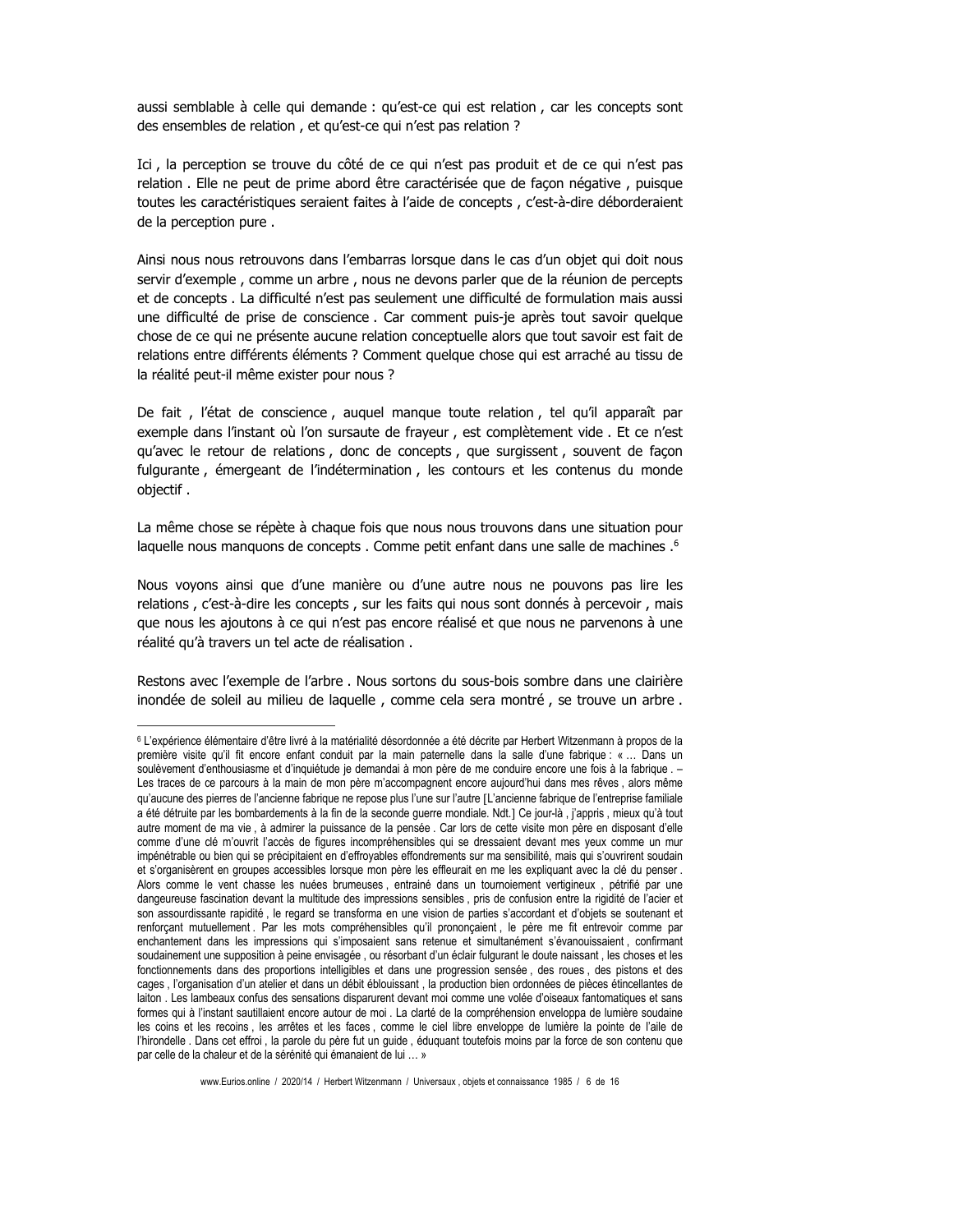Dans le premier instant d'éblouissement nous sommes peut-être encore complètement dans l'incertitude mais nous essayons aussitôt différents concepts : objet longiligne, poteau télégraphique, monument, colonne, arbre. Ce sont là, des ébauches conceptuelles de la totalité objective qui doit encore être construite . Nous avons besoin d'une telle ébauche conceptuelle, sans elle nous sommes désorientés. Mais dès que nous l'avons trouvée, nous remarquons qu'elle est transparente pour la perception. Nous regardons le perceptible à travers elle. Mais jusque là, il n'est pas encore décidé si l'ébauche transparente est adéquate. Dans notre cas sont aussi transparentes les ébauches 'poteau électrique', 'monument' et 'colonne'. Mais elles ne conduisent pas à la formation de l'objet. Elles sont suspendues comme des voiles sur le champ des perceptions . Or un objet ne se forme que lorsque le voile peut être accroché, déposé, c'est-à-dire lorsque par cet attachement d'autres voiles peuvent y être accrochés à leur tour . Lorsque par exemple en conséquence de l'attachement du premier voile aux perceptions considérées les voiles : 'branche', 'feuille' etc. peuvent y être déposés à leur tour par répétition d'un même processus.

De cette manière se construit l'objet arbre par l'attachement de voiles successifs et par le regard porté sur les peceptions à travers ces voiles. De cette facon le concept général d'arbre est individualisé en concept de chêne, qui de nouveau à l'intérieur de son propre domaine se trouve individualisé aux points d'attaches, c'est-à-dire par ses relations avec d'autres concepts.

Ainsi se trouve exposé dans quelle mesure le non-conceptuel purement perceptible peut devenir conscient pour nous. Il peut être observé à travers le voile transparent des concepts.

De plus la généralité des concepts est ainsi devenue compréhensible elle aussi. Puisque ceux-ci établissent des formes et des relations au-delà de ce qui reste sans forme et sans relation, ils doivent être nécessairement de nature générale. Car ils valent de la même manière pour une multitude de perceptions avec lesquelles ils se lient . Par là, se trouve montrée une forme d'universalité ou de généralité, dont il existe plusieurs formes comme nous allons le voir. Dès à présent il est clair que la généralité objective est identique à la faculté des concepts d'établir des relations ou des ensembles. Les relations d'ensemble s'avancent toujours au-delà de ce qui reste singulièrement isolé, elles sont donc générales.

Les objets sont assemblés en totalités par des concepts généraux. Ce sont des unités à l'intérieur de totalités plus grandes, à l'intérieur de groupes, de genres ou de classes. Les exemplaires singuliers d'un groupe sont plus autonomes que les parties d'un tout. Exemplaires et parties sont donc différents. Ceci peut être expliqué de la manière suivante dans la perspective du processus fondamental. Les exemplaires d'un groupe comme les parties d'un tout peuvent les uns comme les autres passer dans d'autres totalités. Un cygne du groupe des cygnes peut passer dans le groupe des animaux d'un jardin zoologique. De ce fait rien n'est modifié à la totalité du groupe des cygnes. Mais si une partie du cygne, une aile ou même la tête, lui est enlevée et passe dans le groupe des substances physiques, le tout s'en trouve modifié ou même détruit. Totalités vivantes (de forme organique) et totalités regroupantes (de groupe numérique) doivent donc être distinguées. Des totalités de groupe peuvent aussi être des totalités de forme vivante. Dans ce cas se forment des ressemblances. Leur genre et leur degré sont déterminés par l'étendue des possibilités de permutation entre les individualisations.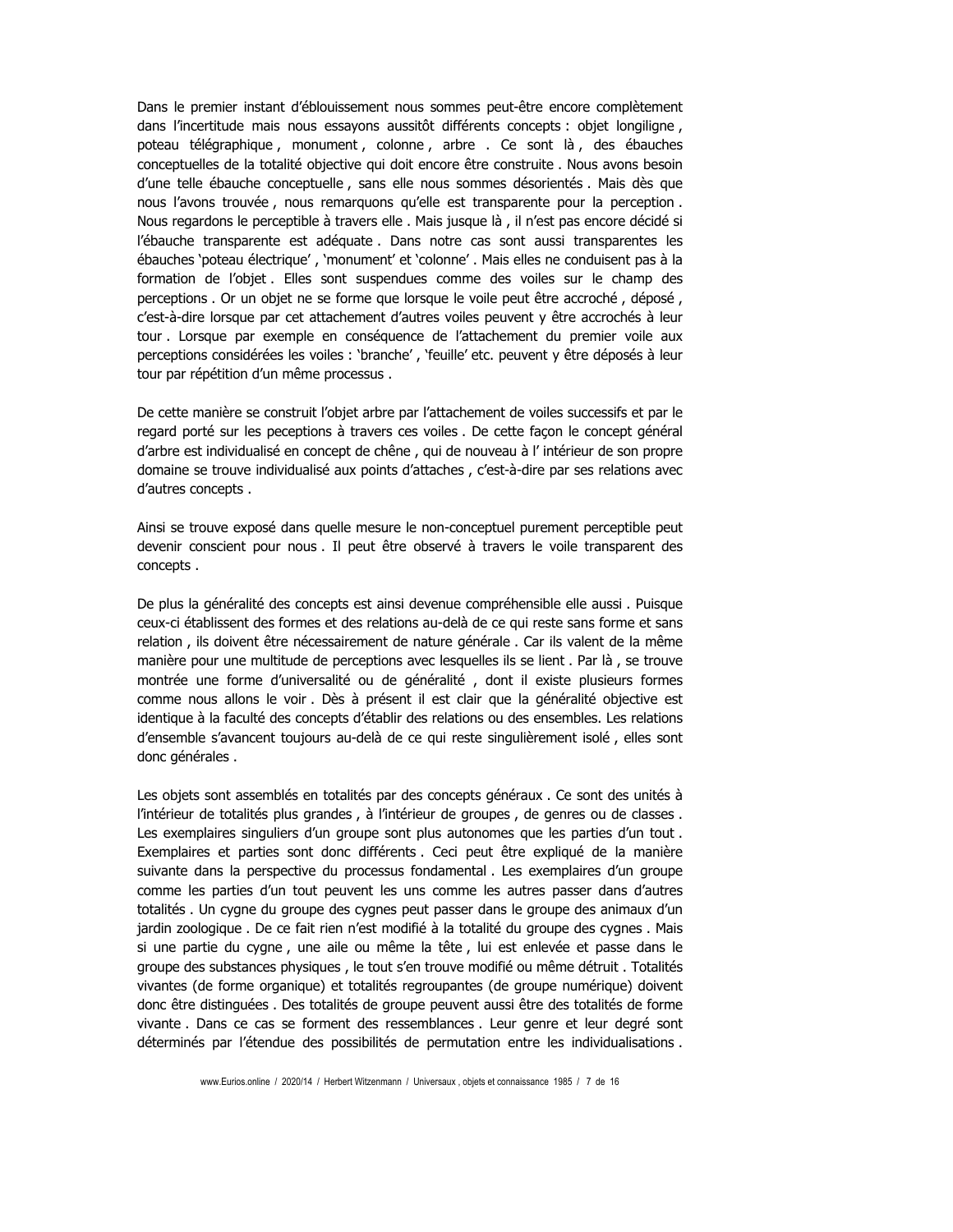Semblables et identiques ne sont toujours que les concepts : dans la diversité des individualisations

La généralié par-delà l'objet est donc une forme manifeste propre à l'établisssement d'ensembles de relation, qui appartient à l'essence même des concepts. Il faut donc distinguer : généralité de forme vivante et généralité de groupe.

Cela soulève ici deux questions :

Comment est-il possible que les concepts possèdent la propriété d'établir des liens d'ensemble et par suite qu'ils puissent transposer ces relations d'ensemble sur ce qui est sans lien, comme le sont les perceptions pures ? Pour l'instant je ne fais que formuler ces questions auxquelles je reviendrai plus loin pour autant que cela me semblera possible. En cet instant je ne dis rien de plus que cela : il n'y aurait aucune relation d'ensemble s'il n'existait aucune chose qui n'établisse par elle-même des relations à d'autres comme le font les concepts.

Nous devons maintenant tourner notre observation psychique vers les modifications que subisssent les concepts lors de leur attachement aux perceptions et de leur union avec elles. A partir des concepts généraux se forment des représentations : arbre -> cet arbre-ci $,7$ 

Les représentations nous sont connues en tant que représentations du souvenir, que représentations du but ou de l'intention, que représentations de la fantaisie ou de l'imagination. Le type le plus important de représentations, sans lequel aucune autre ne pourrait se constituer, n'est d'habitude pas pris en considération. Il s'agit de ces individuations de concepts donc bien de représentations qui s'établissent dans des champs de perceptions par l'attachement et l'adaptation de ces concepts au contact de ces perceptions. Nous ne nous représentons les objets pas seulement par le souvenir mais nous nous les représentons en les élaborant de l'intérieur en eux-mêmes. Ces représentations ne représentent pas les objets comme les souvenirs mais elles les élaborent (dans l'instant même). Par opposition aux représentations représentantes et représentatives celles-ci sont des représentations inhérées et inhérentes, intégrées et ordonnées dans un domaine objectif.<sup>8</sup>

Pour la question de l'objet, bien que cela demande encore d'importants compléments, nous sommes maintenant en mesure de dire :

Un objet se constitue par le fait qu'un champ de perception est balayé par un voile conceptuel, lequel représente l'ébauche d'une totalité. A travers la transparence de ce voile conceptuel les perceptions peuvent être vues, regardées. Mais que le voile soit adéquat ne se confirme de façon décisive que par son accrochage définitif, - donc que si son attachement éventuel devient effectif, - donc que lorsque le champ de perception accepte que le voile soit déposé et qu'il le retienne. Cette affirmation quelque peu vague pour l'instant doit encore être précisée dans ce qui suit . Si le voile s'avère adéquat, le concept général se trouve donc individualisé en représentation, c'est-à-dire, devient dans d'innombrables variantes d'adaptation de son champ de représentation un facteur

<sup>7</sup> Ici encore le texte se contente de mots-clés.

<sup>8</sup> Quatre familles de représantations donc : l'une tournée vers le passé, l'autre vers l'avenir, les deux autres implantées dans le présent soit engagée dans une concentration objective, soit dégagée dans une expansion imaginative. Ndt.

www.Eurios.online / 2020/14 / Herbert Witzenmann / Universaux, objets et connaissance 1985 / 8 de 16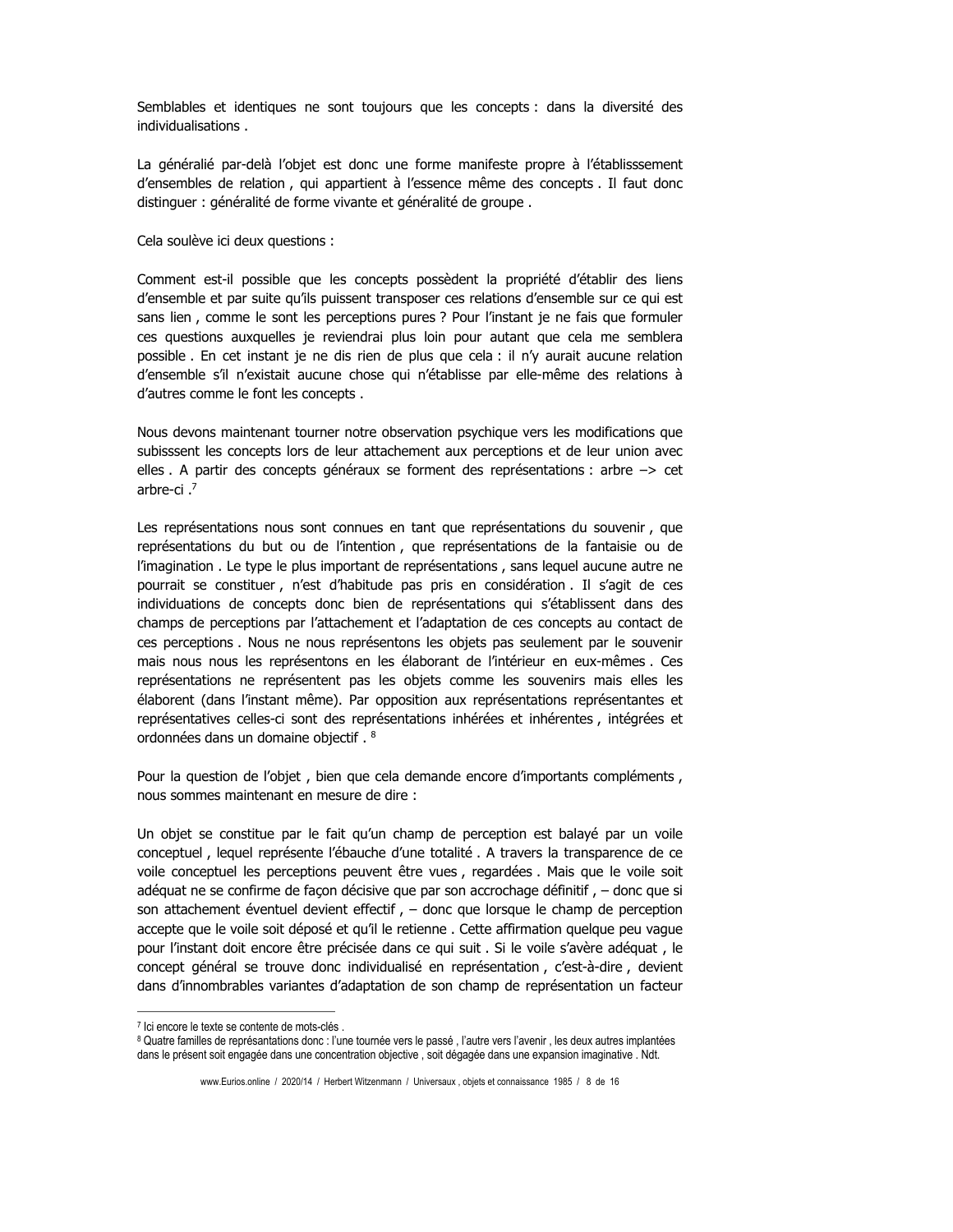élaborateur de formes et de relations d'ensemble, Un objet est donc si l'on s'en tient aux observations psychiques faites jusque là, un champ de perception dans lequel un concept (qui du fait de l'interprétation des attachements attire d'autres concepts à lui) est inséré sous forme individualisée.

Nous devons maintenant pour progresser en direction de notre question nous occuper un peu de la connaissance des jugements (Urteilslehre) sans naturellement pouvoir suivre toute l'étendue de ses ramifications.

On appelle jugement la réunion d'éléments partiels d'une affirmation dans lesquels sont impliqués des concepts . Il existe pour cela principalement deux possibilités : la réunion de concepts avec des percepts, alors s'établit un jugement de percept ou jugement perceptuel, et la réunion de concepts avec des concepts, alors s'établit un jugement de concept ou jugement conceptuel.

Nous avons vu que et de quelle façon les objets sont des réunions de percepts et de concepts . Il sont donc dans la mesure où nous accomplissons leur réalité par notre propre activité réalisatrice des jugements et plus spécifiquement des jugements perceptuels avec le caractère particulier de l'inhérence conceptuelle. Nous jugeons donc les objets. Lorsque habituellement nous pensons percevoir un objet, lorsqu'il devient présent en nous (comme par exemple un arbre déterminé), nous formulons de façon subconsciente un jugement existentiel. Ce jugement pourrait être traduit approximativement de la façon suivante :

L'universel 'arbre' a été inhéré dans le champ de perception envisagé à travers le voile 'arbre'.

Comme dit, je ne peux pas étudier dans le cadre de cet exposé et de loin tous les aspects que l'on aperçoit dans la perspective de la production ou co-production des objets. Mais il me faut au moins m'arrêter un peu sur une question particulièrement importante qui a sa place ici.

Pour chaque jugement se pose évidemment la question de sa vérité. La question du critérium, des marques distinctives ou bien des critères de la vérité est une des plus anciennes questions de la philosophie et de la pensée scientifique.

La distinction des types de jugements rend immédiatement clair qu'il doit y avoir (au moins) deux critères principaux de vérité. Interrogeons nous d'abord sur le critère de la vérité d'un jugement perceptuel, Pour la formulation d'un jugement, il s'agit là manifestement de la question, nous ramenant à Aristote, de l'adéquation, de la conformité, de la concordance avec l'objet ou la situation objective, disons de façon plus générale avec la chose à laquelle il se rapporte . Parmi les critères de vérité, l'on a pris récemment en considération, ce critère est souvent désigné comme critère de correspondance.

Nous sommes à présent een mesure de formuler de façon complètement nouvelle le critère d'adéquation ou de correspondance, Je ferai aussitôt remarquer que cette formulation ne peut toutefois être suffisante que si elle est associée à celle du critère de vérité établi pour le jugement conceptuel.

www.Eurios.online / 2020/14 / Herbert Witzenmann / Universaux . objets et connaissance 1985 / 9 de 16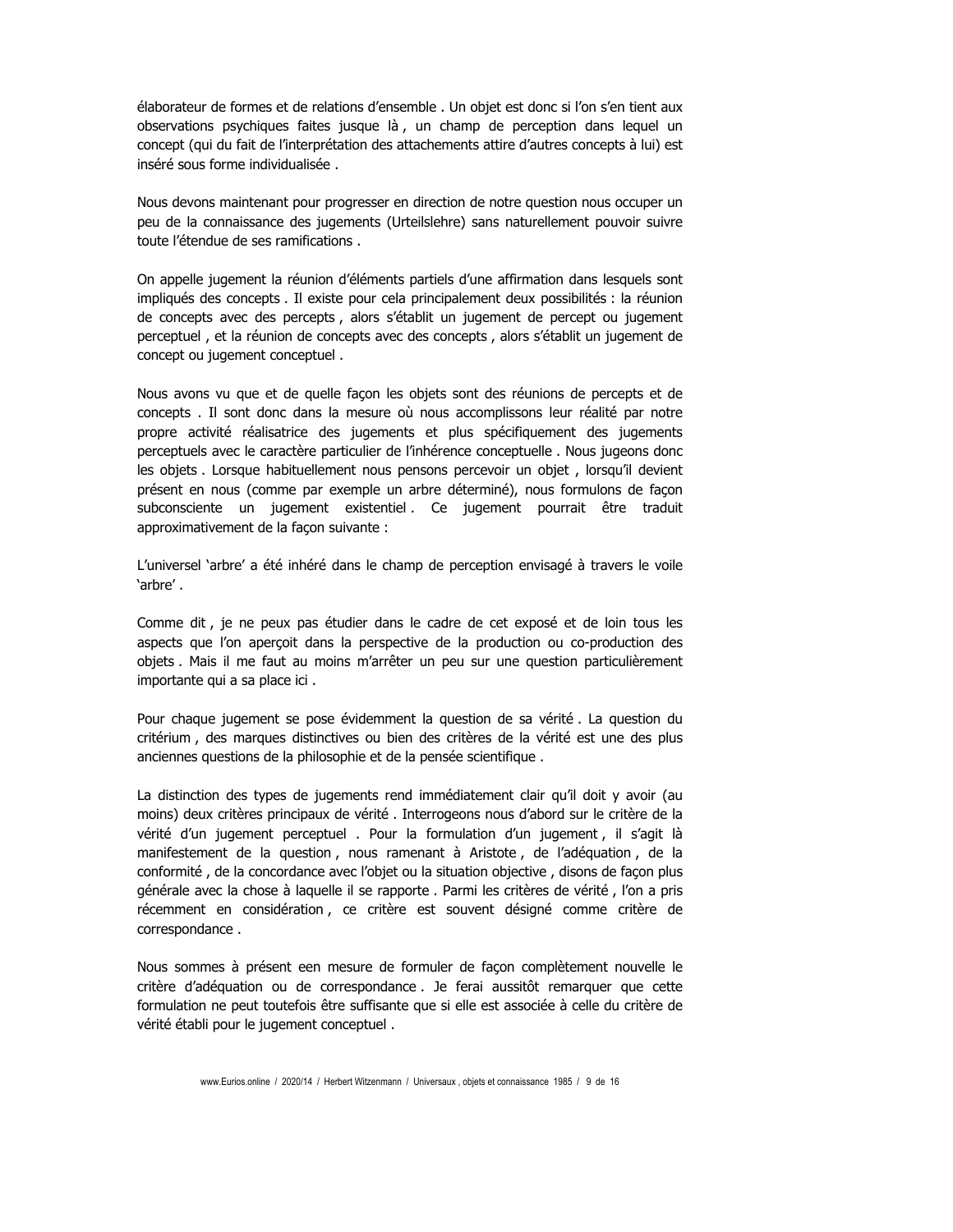Mais essavons d'abord de formuler le critère de vérité du jugement de percept tel que cela devient possible sur le fond des observations faites jusqu'ici.

Apparemment le résultat d'un jugement de percept est une représentation inhérente ou bien, pour le dire plus brièvement, une inhérence. Mais une inhérence n'est manifestement en accord avec la vérité et la réalité que lorsque l'individualisation représentant dans l'inhérence un (concept) universel se forme lors du jugement ,, en tant qu'élaboration de la réalité accomplie par et avec ce jugement, - donc lorsque l'individualisation n'est pas introduite dans l'inhérence par une facon subjective de penser et de représenter, ce qui est le cas lors des préjugés, pour lesquels le jugement est formulé avant que le jugement générateur de la réalité puisse s'accomplir. Mais comment est-il possible d'éviter un jugement précipité, prématuré, un préjugé ?

Exemple de la feuille qui tombe au crépuscule dans le parc de Weimar.<sup>9</sup>

La formulation d'un jugement perceptuel est manifestement en accord avec la vérité lorsqu'elle est observée comme résultant du processus fondamental et non lorsqu'elle est reprise dans une pensée reproductrice de représentations . Donc lorsqu'elle n'est pas apposée à l'objet (à partir d'expérience antérieure) mais lorsqu'elle naît de l'élaboration actuelle de celui-ci.

Encore une fois : Comment est-ce possible ? Manifestement lorsqu'elle peut être observée comme le résultat d'une expérimentation réussie, cette expérimentation étant une manifestation du processus fondamental. Apparemment ceci se produit lorsqu'un voile est proposé à un champ de perception comme ébauche d'une élaboration d'objet et qu'il est attendu de voir jusqu'où, et même après tout si, la tentative d'accrocher le voile aboutit. La confirmation décisive du jugement, c'est-à-dire l'individualisation et l'inhérisation, n'est pas le fait de celui qui formule le jugement mais de la réalité objective qui se juge elle-même en celui-ci.

Nous parvenons ainsi à une nouvelle formulation du critère de correspondance. Un jugement de percept tombe en accord avec la vérité et la réalité lorsqu'il est observé comme le résultat d'une expérimentation de jugement réussie.

Mais avec cela nous sommes aussi parvenus à une nouvelle caractéristique plus précise de l'élaboration d'un objet et des propriétés d'un objet : Un objet se constitue lorsqu'une espérimentation de jugement réussit, lorsqu'un jugement expérimental aboutit.

Nous avons vu que lors de cette réussite expérimentale un concept (universel) se trouve individualisé et que la chose qui s'est constituée de cette facon se trouve universalisée en retour dans un ensemble de relation avec d'autres choses.<sup>10</sup>

<sup>&</sup>lt;sup>9</sup> Herbert Witzenmann citait Gœthe de la façon suivante : « Le soir en traversant le parc de Weimar une feuille qui tombe ressemble parfois à un oiseau . » Dans l'exposé oral il insista pour l'interprétation de cette observation sur ce que ni la perception ni les concepts n'étaient faux, mais bien plus leur réunion lors de l'élaboration de la représentation. - Le texte correspondant n'a pu être trouvé dans les œuvres de Gœthe . On peut comparer pour cela la remarque de Gœthe sur la feuille d'agenda du 24 décembre 1824 « Une feuille sèche poussée par le vent, semble souvent pareille à un oiseau. » Edition Artemis Vol. Il p.558; Edition de Weimar Partie b Vol. 6 p.419 et Vol. 90 p.245. - Dans le recueil non traduit Sprüche in Prosa (Stuttgart 1967) d'aphorismes en prose réunis par Rudolf Steiner figure « Ein Blatt vom Winde hingetrieben, sieht öfters einem Vogel gleich. » « Une feuille poussée par le vent, semble souvent pareille à un oiseau. » Aphorisme 6 p.20. Ndt.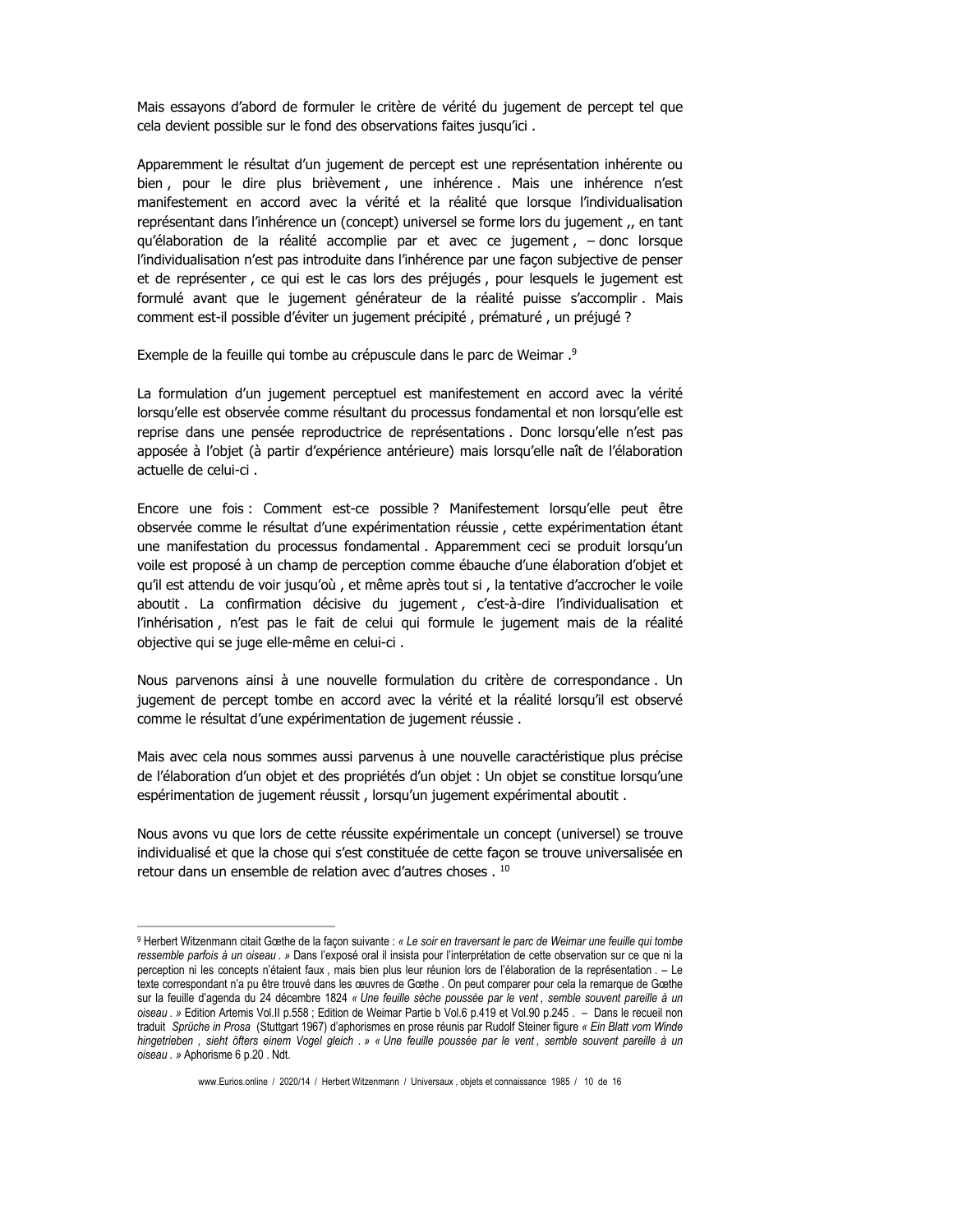Mais le point de départ pour une telle constitution d'obiet par le jugement est bien universel, un (concept) universel. Le processus d'élaborationd'un objet se déroule à partir de l'universel, par l'individuel, pour revenir à l'universel.

Au cours de notre observation pensante nous avons trouvé le concept universel et reconnu que sans lui aucune élaboration d'objet n'est possible. Mais jusque là, nous n'avons ni cerné l'être de l'universel ni caractérisé notre relation à celui-ci avec suffisamment d'attention, Dans ce but nous devons maintenant nous tourner vers la seconde des questions proposées.

Comment est-il possible que nous sachions quelque chose de ce que nous savons ?

Cette questionsemble superflue puisqu'en fait nous savons ce que nous savons et que personne ne doute du fait qu'il sache ce qu'il sait, même si le contenu de ce qu'il sait peut suciter pour lui quelques questions.

Seulement, il est aisé de montrer qu'un problème surgit ici. Car si nous savons quelque chose de ce que nous savons à l'aide d'un autre savoir, la même question se pose à nouveau à propos de celui-ci. Savons quelque chose de ce second savoir à nouveau à l'aide d'un savoir complémentaire ? Et comment savons quelque chose de ce troisième savoir ? Nous voyons que nous entrons decette façon dans une régression sans fin . S'il n'existe pas de savoir, dans lequel ne s'établirait pas simultanément un savoir de luimême, c'est-à-dire un savoir de soi-même, alors aucun savoir n'est possible. Le problème dépend donc manifestement des propriétés du savoir lui-même. C'est une question fondamentale de la théorie de la science.

Revenons, pour obtenir quelque clarté dans les problèmes ainsi posés, à la théorie des jugements. Nous n'avons étudié jusque là, que le jugement perceptuel. Avec le jugement conceptuel la propriété suivante nous saute immédiatement aux yeux. En accord avec l'être du concept, il ne peut absolument pas exister de concepts isolés. Bien plus, leur dissociation, leur isolement, leur est imposé par l'homme qui pense. De par leur propre être les concepts n'apparaissent qu'en relation avec d'autres concepts. Cela, parce qu'ils sont proteurs de relations, ce qu'ils ne pourraient être s'ils n'étaient eux-mêmes relations de par eux-mêmes Nous avons vu qu'il n'existerait point de relations, s'il n'existait point d'éléments qui se trouvent de par eux-mêmes en relations les uns avec les autres. C'est pourquoi les concepts sont toujours d'emblée des jugements conceptuels de par leur propre intégration dans des ensembles de relation : le tout est en relation avec les parties, la cause avec les effets, la grandeur avec l'étendue ... Et puisque chaque concept est en relation avec d'autres, le monde idéel n'est qu'un seul et unique réseau se maillant lui-même par d'innombrables auto-relations internes. Gœthe : « L'idée est éternelle et unique ; il n'est pas bon de parler des idées au pluriel ...  $\ast$  <sup>11</sup>

www.Eurios.online / 2020/14 / Herbert Witzenmann / Universaux, objets et connaissance 1985 / 11 de 16

<sup>&</sup>lt;sup>10</sup> Dans l'exposé oral Herbert Witzenmann utilisa aussi l'expression « concept universel d'objet ». Néd.

<sup>&</sup>lt;sup>11</sup> Herbert Witzenmann citait souvent cette réflexion de Gœthe que l'on trouve dans ses Maximes et réflexions « Die Idee ist ewig und einzig; dass wir auch den Plural brauchen, ist nicht wohlgetan. Alles, was wir gewahr werden und wovon wir reden können, sind nur Manifestationen der Idee ; Begriffe sprechen wir aus, und insofern ist die Idee selbst ein Begriff.» « L'idée est éternelle et unique ; que nous utilisions aussi le pluriel n'est pas bien agir. Tout ce dont nous prenons conscience et dont nous pouvons parler ne sont que des manifestations de l'idée ; nous formulons des concepts et dans cette mesure l'idée est elle-même un concept. » Edition Artemis p.375 ; Edition de Weimar Partie b Vol.55 p.89. Dans le recueil d'aphorismes non traduit Sprüche in Prosa (Stuttgart 1967) Rudolf Steiner en fait le commentaire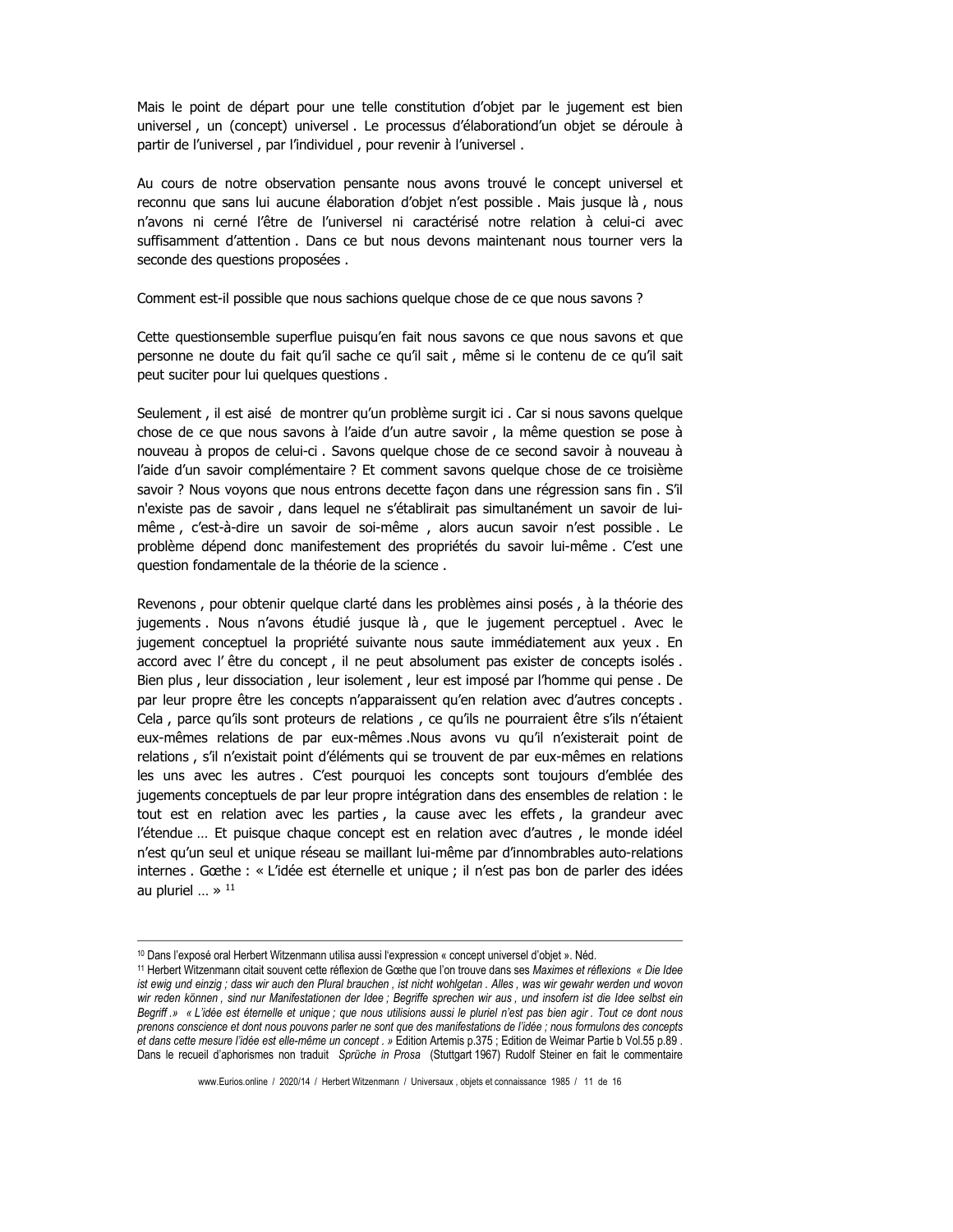Chaque concept est de ce faitb un représentant de la totalité du monde idéel.<sup>12</sup>

On peut aussi expliquer cela de la façon suivante . Nous pouvons et devons produire des concepts . Nous déterminons de ce fait tout d'abord des concepts séparés ou de petites unités de quelques concepts, comme contenu de notre conscience, lorsque nous accomplissons consciemment leur auto-relation . En accomplissant leur auto-relation, notre activité pensante se trouve stimulée car ce que par elle et en elle que leur autorelation prend valeur et sens . Notre activité pensante cependant est déterminée par l'auto-relation des concepts. Nous ne pouvons placer, tout et parties, causes et conséquences, comme tous les autres concepts que dans des relations déterminées par leur propre contenu. Nous ne déterminons donc les concepts en premier lieu que dans leur état d'isolement comme contenu de notre conscience mais nous sommes en retour déterminés nous-mêmes par leur propre auto-relation. Notre saisie intérieure des concepts est donc une détermination rétro-déterminée. Pourtant ceci n'est pas, comme on ée prétend parfois sans recourir à l'observation psychique, l'expérience d'une contrainte de pensée. Car l'expérience du penser a le caractère incontestable d'une activité. Notre saisie déterminatrice des concepts produit sa rétro-détermination et celle.ci de même la détermination qui la produit . L'acte déterminant de penser et le contenu rétro-déterminant du penser passent l'un dans l'autre, forment une unité dans laquelle le sujet pensant et l'objet conceptuel pensé ne sont pas confontés comme deux choses différentes l'une de l'autre . Une telle unité complète du pensant et du pensé est appelée évidence, complète et parfaite intercompréhension et transparence qui lorsqu'elle se produit ne laisse aucun interstice pour le doute. Mais elle ne peut s'accomplir et se présenter que dans la pure activité. Dès l'instant où cette pure activité est interrompue par des représentations ou par des perceptions sensorielles, l'évidence s'éteint. Que l'évidence existe, peut être constaté par l'observation psychique. Il n'est pas possible d'avoir un avis positif ou négatif à ce propos par des réflexions ou des spéculations . Il n'est que possible de l'accomplir et l'accomplissant de l'observer.

Avec l'évidence nous avons acquis un second critère de vérité, le critère de vérité des concepts ou des jugements conceptuels, par là-même du monde de l'esprit dans lequel par leur auto-relation les concepts s'assemblent en une unité idéelle. Ce critère de vérité est la détermination rétro-déterminée. Elle indique ce que peut signifier le critère de cohérence auquel il est souvent fait référence . Cohérence , relation d'ensemble , c'est le critère de vérité des jugements conceptuels et c'est la détermination rétro-déterminée par l'auto-relation des concepts.

Nous avons ainsi trouvé une nouvelle caractéristique pour les deux critères souvent mentionnés dans la discussion conventionnelle, le critère de correspondance et le critère de cohérence. Et il est pariculièrement significatif que ces caractéristiques ne résultent pas du raisonnement mais qu'elles aient pu assurées par l'observation psychique.

www.Eurios.online / 2020/14 / Herbert Witzenmann / Universaux, objets et connaissance 1985 / 12 de 16

suivant: « Wenn die Vernunft alle Begriffe flüssig macht und in Zusammenhang bringt, so entsteht zuletzt eine einzige Universal-Idee, die mit dem Urgrund des Wirklichen identisch ist. Der Mensch fast dann das Ursein in seiner Wurzel. Objekt und Subjekt sind ihm keine Gegensätze mehr; das Subjekt ist im Objekt aufgegangen; das Objekt ist von Subjekt ganz durchdrungen. Alles Einzelne ist nur Manifestation dieses Urseins. » « Quand le penser de l'entendement rend tousles concepts fluïdes et les met en relation, se constitue finalement une idée universelle unique, qui est identique au fond originel de tout le réel. L'homme saisit ainsi l'essence originelle à sa racine. Objet et sujet ne sont plus des opposés pour lui ; le sujet s'est ouvert dans l'objet ; l'objet est tout imprégné par le sujet . Tout ce qui est singulier n'est que manifestation de cette essence originelle .» Ndt.

<sup>&</sup>lt;sup>12</sup> A cet endroit de l'exposé oral Herbert Witzenmann développa la notion de généralité idéelle sous la forme de l'autorelation . Ndéd.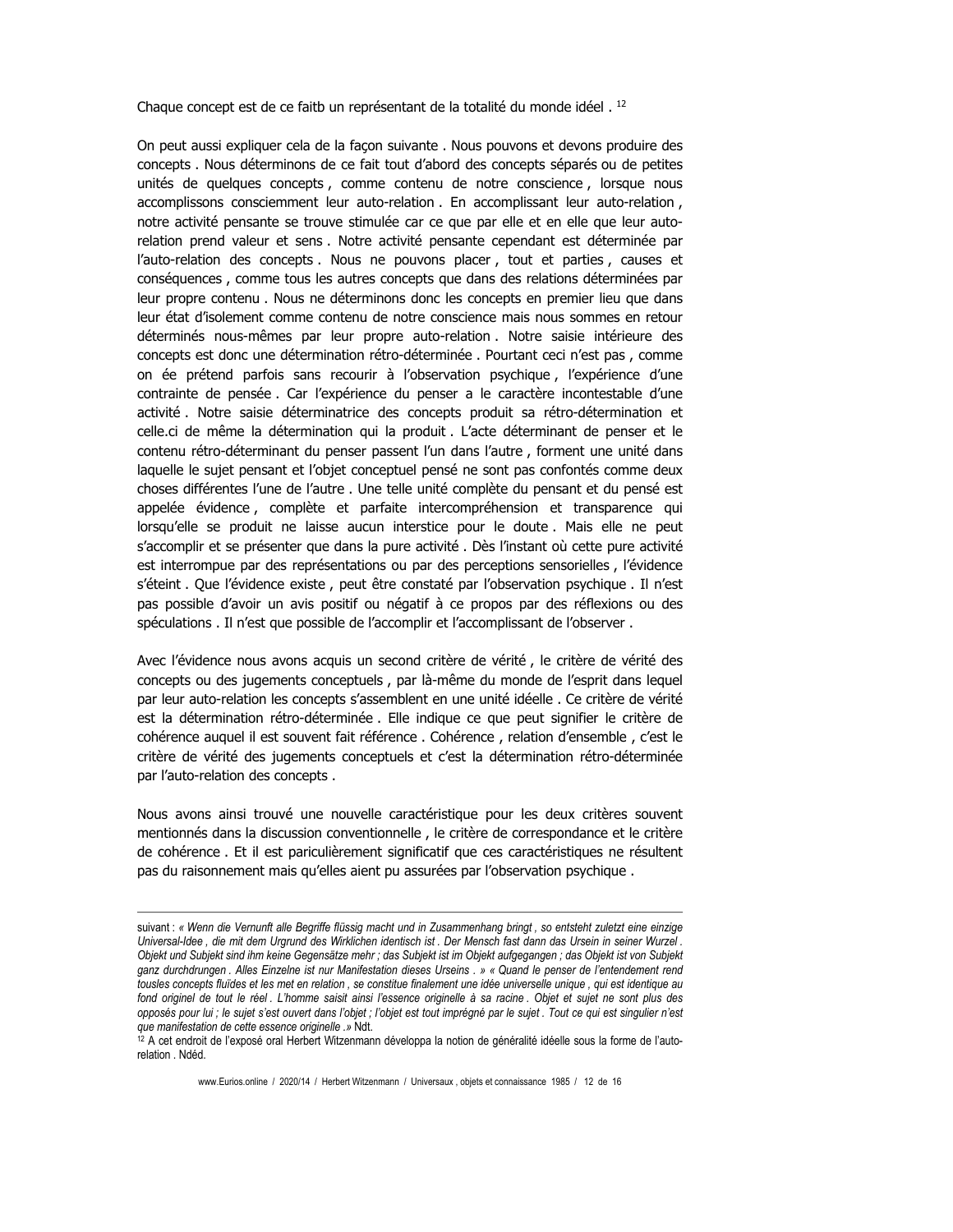Le critère de correspondance trouve ainsi un contenu sensé et valable comme réussite expérimentale, de même le critère de cohérence comme détermination rétrodéterminée.

Réussite expérimentale et détermination rétro-déterminée sont les deux critères de vérité.

Nous avons aussi trouvé de la sorte une réponse à notre question initiale. Savoir quelque chose de ce que nous savons ne s'obtient pas par un savoir supplémentaire. Ceci conduirait dans une régression sans fin. Un tel savoir qui se saisit soi-même n'est manifestement possible que pour une conscience qui se reflète en elle-même, une conscience qui en saisissant son contenu est elle-même saisie par celui-ci. La détermination rétro-déterminée éclaire notre conscience, c'est bien l'évidence qui nous permet de savoir que nous savons.

Revenons encore une fois au jugement perceptuel . Nous reconnaissons maintenant que dans une jugement perceptuel au sens large deux sortes de jugement s'unissent, un jugement conceptuel et un jugement de percept au sens strict. Les jugements perceptuels se constituent par la réunion de percepts et de concepts or les concepts étant des jugements conceptuels, il apparaît que dans les jugements pereptuels au sens large s'unissent jugement de percept et jugement conceptuel. Dans une jugement perceptuel s'élaborant dans le respect des critères de vérité l'évidence (la rétrodétermination) passe dans l'inhérence (réussite expérimentale) et k'inhérence est reprise par l'évidence qui l'universalise à nouveau.

Tournons nous encore une fois vers le jugement conceptuel. Nous reconnaissons maintenant qu'il se comporte structurellement comme la réciproque du jugement perceptuel. Car pour lui l'évidence ne pas dans l'inhérence pour revenir à l'universalisation . Le jugement conceptuel complet commence plutôt par une sorte de jugement perceptuel. Car il commence, nous l'avons vu, avec un concept qui reste tout d'abord isolé. Celui-ci endosse le caractère d'une perception puisque son auto-relation au monde idéel n'est pas encore accomplie . Le concept isolé a le caractère d'un jugement dans le sens d'un jugement perceptuel. Car dans ce concept isolé encore apparenté à une perception se trouve inhéré le concept de détermination isolatrice. Le jugement perceptuel se formule ainsi : l'origine de l'élaboration d'un concept est une détermination isolatrice. Ici le conceptde détermination isolatrice est donc inhéré à chaque fois en une autre variation individuelle dans le concept qui n'est pas encore saisi par l'évidence. Ici donc, dans la suite de l'accomplissementdu jugement conceptuel, l'inhérence (détermination isoltrice) passe dans l'évidence (détermination rétro-déterminée). Donc à l'inverse de ce qui se produit pour le jugement perceptuel, ce n'est pas l'universel qui passe dans un individuel mais l'individuel dans l'universel . Et de nouveau à l'inverse du jugement perceptuel, l'individuel ne revient pas dans l'universel mais l'universel dans l'individuel. Car dans la détermination rétro-déterminée se trouve représentée la totalité du monde idéel, Celui-ci se trouve simultanément individualisé puisqu'il apparaît comme un accomplissement individuel par un homme connaissant.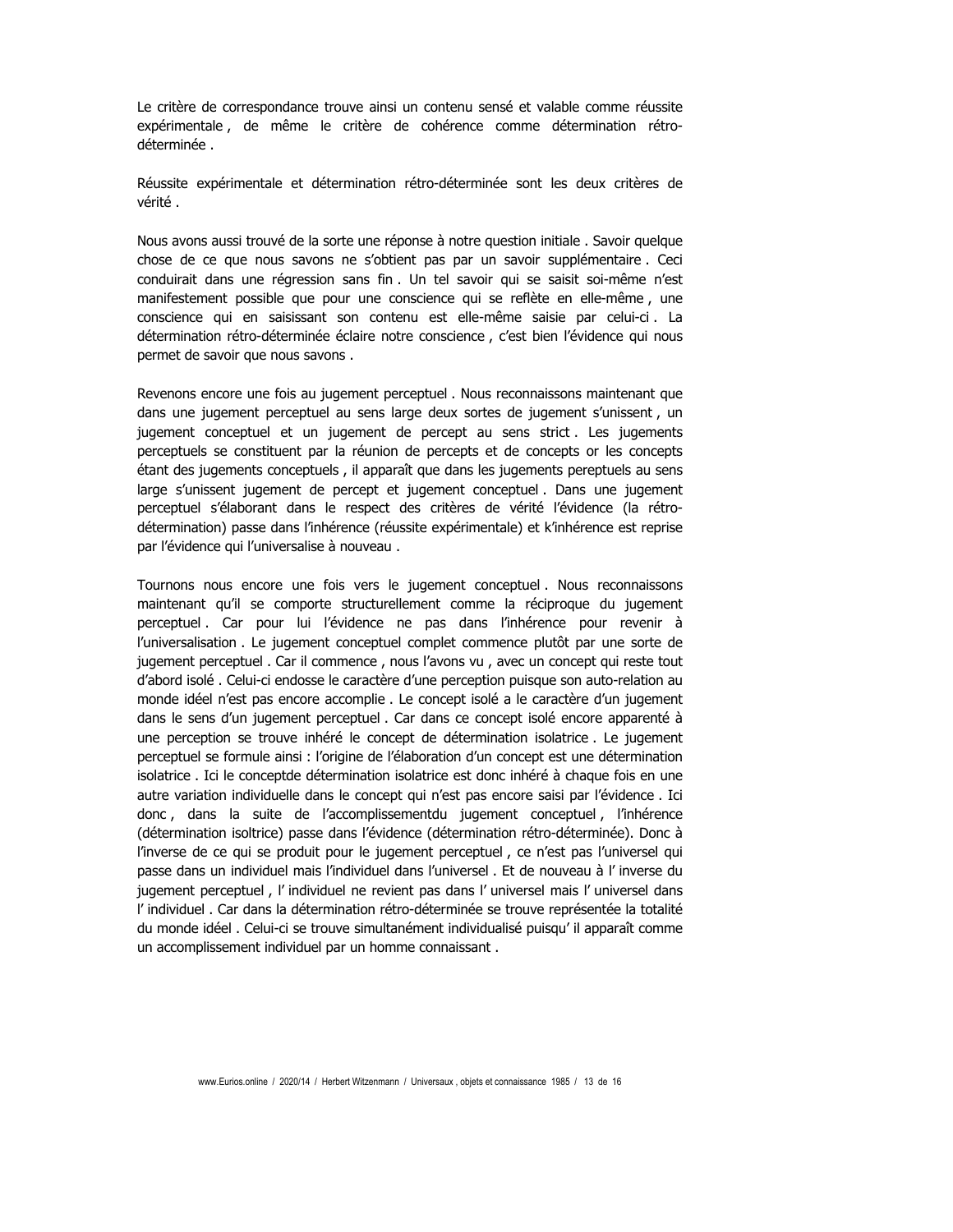Jugement perceptuel

| universel<br>évidence                          | individuel<br>inhérence |   | universel<br>existence totale    |
|------------------------------------------------|-------------------------|---|----------------------------------|
| Jugement conceptuel<br>individuel<br>inhérence | universel<br>évidence   | - | indivduel<br>exitence singulière |

Résumons rapidement ce que nous avons acquis à l'aide de notre observation psychique:

- Un obejt est la réunion de jugements conceptuels et perceptuels . Il se construit  $\mathbf{1}$ lorsque la réunion (des jugements) se fait depuis l'évidence en direction de l'inhérence (troisième critère).
- $2^{\circ}$ Le problème de l'objet ne se laisse pas dissocier du problème de la vérité. La question de la vérité apparaît lors de l'observation de la construction de l'objet par le processus de connaissance. Les critères de vérité sont des critères de construction des objets.
- $3<sup>7</sup>$ Le problème du savoir ne se laisse pas dissocier du problème de l'évidence. Un savoir de ce qui est su n'est possible que parce qu'il existe une détermination rétro-déterminée, parce qu'il existe une conscience se réfléchissant en ellemême . La luminosité de l'évidence qui s'allume dans les jugements conceptuels illumine aussi les jugements perceptuels avec le savoir de ce qui est su, puisque les jugements conceptuels sont intégrés dans ceux-ci.
- $4<sup>1</sup>$ Dans les choses qui sont structurellement complètes, les deux sortes de jugements sont toujours réunies . La direction de l'accomplissement du jugement n'est pas la même dans les deux cas principaux . Dans un cas elle va de l'évidence vers l'inhérence, dans l'autre cas de l'inhérence vers l'évidence.
- $5<sup>7</sup>$ La question, de savoir si l'élaboration des objets n'est pas simplement subjective, peut maintenant trouver une réponse : Les critères de vérité sont les garants de l'adéquation à la réalité. Car dans la rétro-détermination l'activité subjective est comme soulevée dans l'ensemble idéel supra-objectif. Dans la réussite de l'expérimentation l'élaboration des représentations n'est pas accomplie par celui qui se représente mais par les objets qui se jugent eux-mêmes dans ses jugements.

Je voudrais accorder dans ce contexte, ne serait-ce que par des indications succinctes, quelques pensées à un soupçon qui mériterait toutefois un traitement bien plus développé. On pourrait (comme cela se produit effectivement) vouloir considérer dans le supra-subjectif qui vient d'être mentionné une sorte d'élément spécifique, appartenant à l'espèce, qui aurait acquis au cours de l'évolution, comme une faculté de survie, et que l'on hériterait. On se représente alors cet élément supra-subjectif comme un résultat produit par les lois naturelles qui donc créent aussi l'homme dans ses parties psychospirituelles. Ces lois naturelles sont des pensées, cependant on ne se les représente pas comme des fruits de l'activité pensante de l'homme mais comme quelque chose qui a le caractère d'une perception à part, hors de notre activité de penser et qui pourtant n'est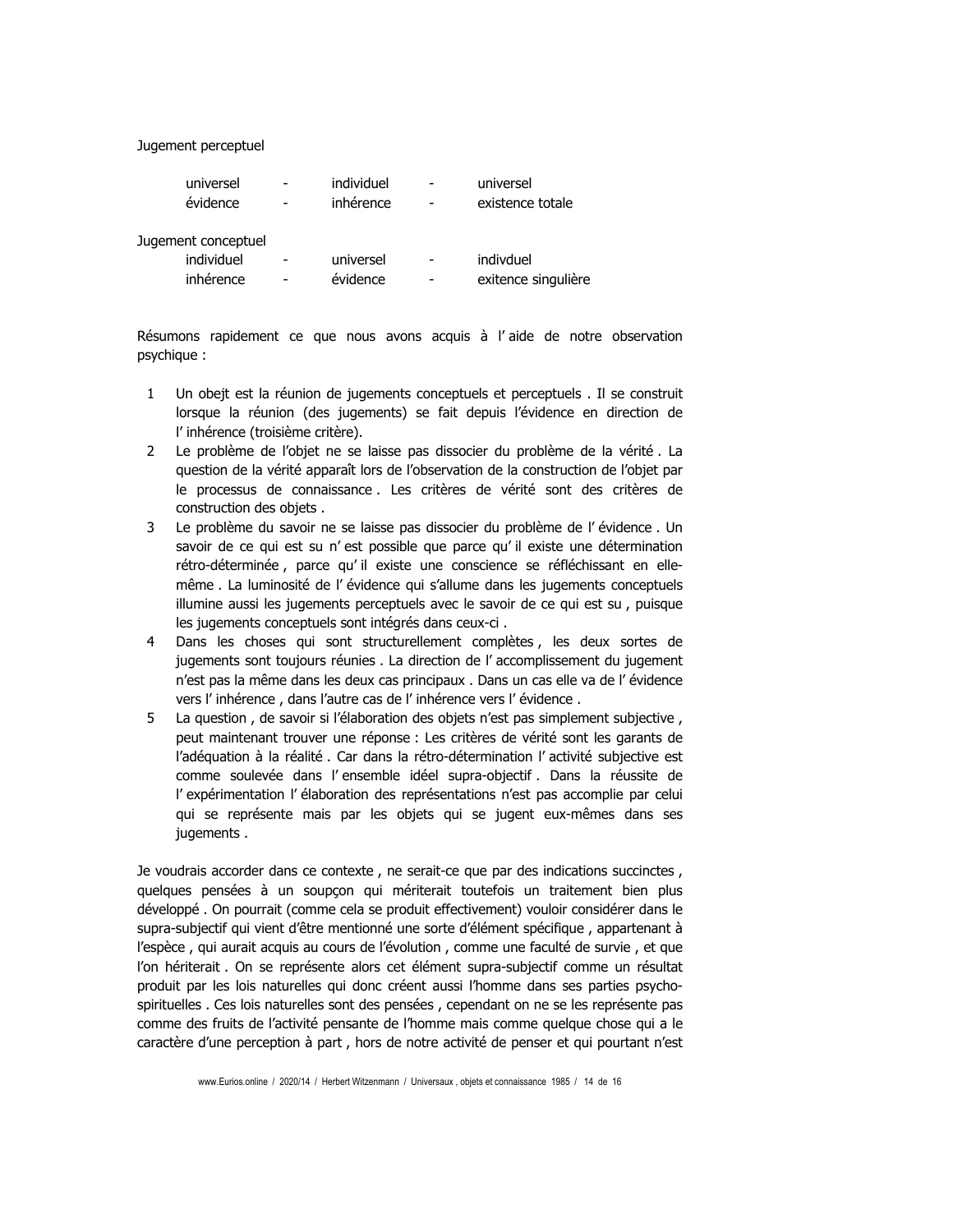pas perçu. Ces lois sont toutefois produites par le penser humain qu'elles sont sensées produire . Elles sont donc impensables . Car une chose, qui est le produit de ce qui par définition doit être produit par cette chose, n'est pas pensable. Les représentations de lois, qui produiraient le penser humain, sont prises au penser et supposent donc l'existence préalable de celui-ci. Il s'agit ici de constructions arbitraires qui ne peuvent pas supplanter ce l'on peut observer. Or l' observation psychique montre que l'homme existe dans le monde de l'esprit d'une façon supra-subjective, cependant libre, c'est-àdire active et non passive, et qu'il existe de même de façon non-subjective dans le monde naturel par l'influence individualisatrice des perceptions qu'il en a . C'est ce que nous montre l'observation sans présupposition ni préjugé.

- 6 Les différents genres d'universalité suivants :
	- a. généralité à l'égard des objets : généralité des formes et des groupes
	- b. généralté à l'égard du sujet
	- c. généralité à l'égard de l'idée.
- Comment se fait-il qu'il existe des relations ? Celles-ci montrent que cette  $7<sup>7</sup>$ interrogation est insensée. Car la relation s'explique elle-même par ses relations. Celle-ci est auto-explication. Une explication valable pour la nature de la relation ne pourait être qu'empruntée à la relation elle-même.
- 8 Comment se fait-il qu'il existe une adaptation ? Parce que celle-ci est pleinement sensée et qu'une conpréhension sensée n'est possible qu'à travers elle. L'adaptation est précédée par la décomposition . Celle-ci est sensée car grâce à elle l'homme dans son être spirituel peut se constituer non pas comme un être produit par la réalité mais comme un être produisant la réalité, c'est-à-dire comme un être libre . Si ce qui peut s'expliquer soi-même décide de se dissocier, cela ne peut être pleinement sensé que si par la nouvelle ré-association, c'est-à-dire par l'adaptation à ce qui est sans relation, quelque chose de complètement neuf, la liberté humaine, peut advenir et s'établir.

Pour finir encore un bref aperçu :

La réponse à la question de l'objet explique que le monde est en vérité tissé de forces fromatrices spirituelles . Que la vérité humiane est spirituellement une avec la vérité du monde. Que le matérialisme est mensonge. La réponse à la question de l'objet signifie que l'essence du monde est la vérité.

La réponse à la question du savoir explique que par la rétro-détermination l'homme est pris dans le monde spirituel non pas comme un être passif mais comme un être actif, comme un être libre, Par là, il peut savoir ce qu'il sait, Ceci est possible grâce à la façon dont le monde spirituel s'offre à sa liberté. La réponse à la question du savoir signifie que l'essence de l'homme est la bonté.

Traduction Pierre Tabouret 1995